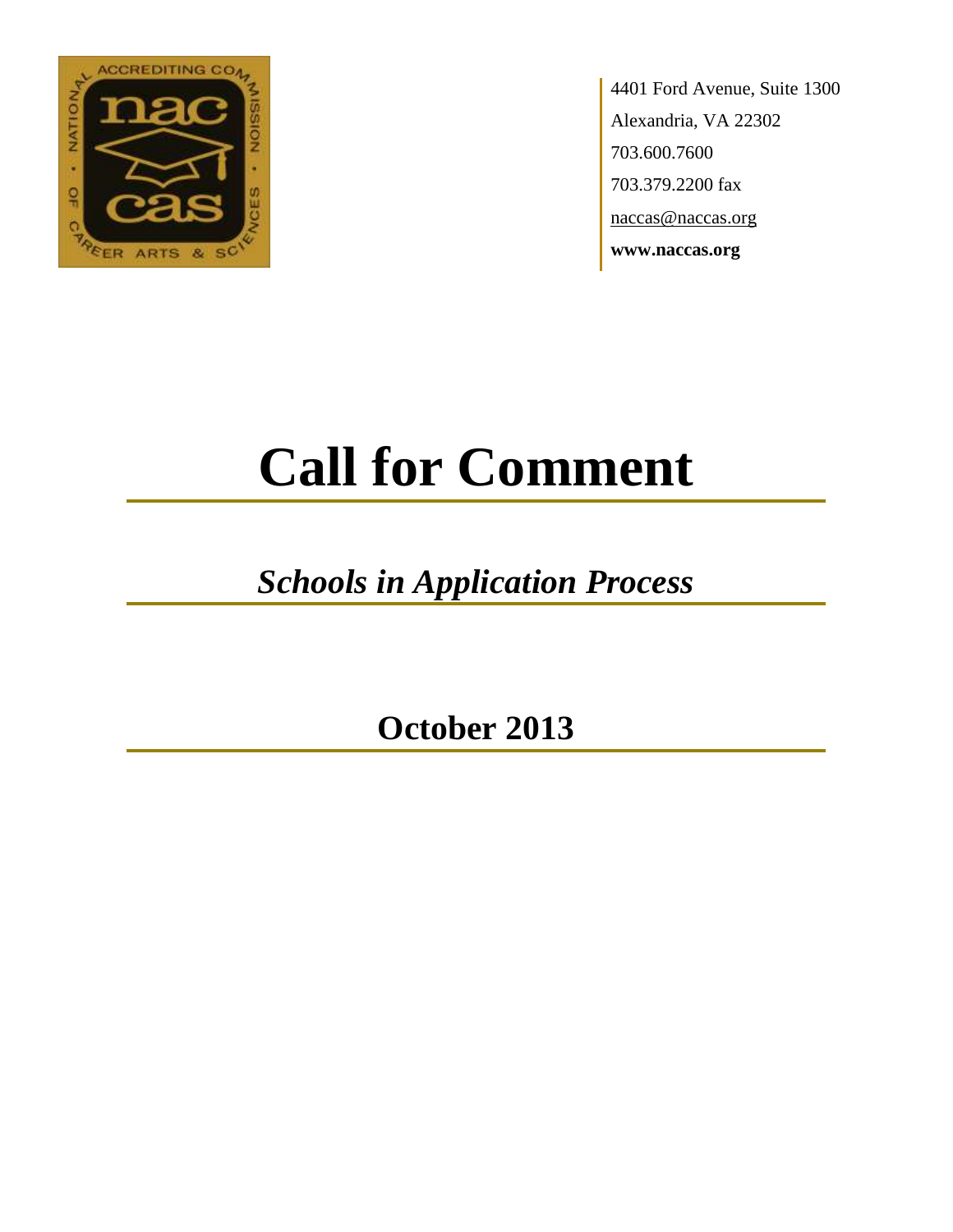#### -- **List of Schools in the Application Process**

*In accordance with Sections 10.0 and 10.1 of NACCAS' Rules of Practice and Procedure and 34 CFR 602.23(b), the NACCAS Board of Commissioners seeks comments on institutions that are currently in the process of applying for accreditation or renewal of accreditation.*

Instructions: If you have information that would contribute to the Commission's review of any of the institutions listed below, please complete the attached comment form and e-mail it to Afsheen Mirza at [amirza@naccas.org.](mailto:amirza@naccas.org) Please include the following in the subject line of your email: School List Call for Comment: October 2013. Pursuant to Section 10.1 of NACCAS' *Rules of Practice and Procedure*, please submit all comments within (15) days of the date of distribution of this Call for Comment.

#### Arizona

All Beauty College **Ref.** #A12065-01 2153 East Gordon Drive Kingman, AZ 86401 **Process: Initial Additional Location Accreditation**

#### Arkansas

DeSigner Barber & Stylist School, LLC Ref. #013043-00 2409 South  $56<sup>th</sup>$  Street, Suite 118 Fort Smith, AR 72903 **Process: Renewal of Accreditation**

#### California

Sierra College of Beauty Ref. #014025-00 1340 West  $18^{th}$  Street Merced, CA 95340 **Process: Renewal of Accreditation**

Elite Beauty College **Ref.** 014321-00 8528 Westminster Boulevard Westminster, CA 92683 **Process: Renewal of Accreditation**

Advance Beauty Techs Academy **Ref.** #014385-00 641 North State Street, Suite 1 San Jacinto, CA 92583 **Process: Renewal of Accreditation**

Hinton Barber College Ref. #014386-00 1800 Springs Road Vallejo, CA 94591 **Process: Renewal of Accreditation**

School List Call for Comment October 2013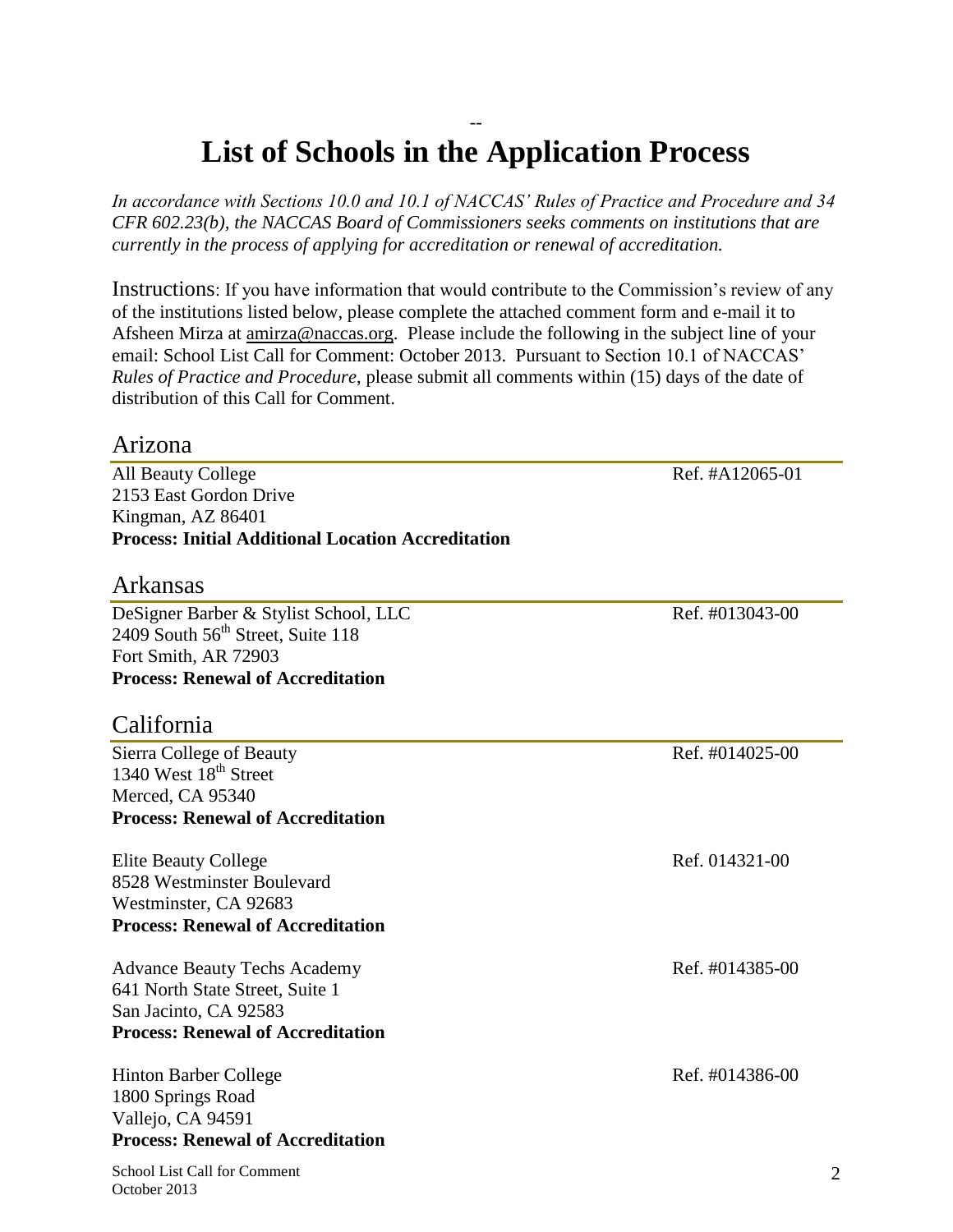#### Florida

American Institute of Beauty, Inc. Ref. #B19108-01 2800 34<sup>th</sup> Street North St. Petersburg, FL 33713 **Process: Renewal of Accreditation**

Latin Beauty Academy, Inc. Ref. #I11053-00 6348 Forest Hill Boulevard, Suite 348 Greenacres, FL 33415 **Process: Initial Accreditation**

#### Georgia

Ritz Beauty Academy, LLC Ref. #A20026-01 1999 Candler Road Decatur, GA 30032 **Process: Initial Additional Location Accreditation - Universal**

Ritz Beauty Academy, LLC Ref. #A20026-02 1359 Mt. Zion Road Morrow, GA 30260 **Process: Initial Additional Location Accreditation - Universal**

#### Kentucky

Ezell's Cosmetology School Ref. #027044-00 504 Maple Street Murray, KY 42071 **Process: Renewal of Accreditation**

#### Louisiana

Celebrity Barber School Ref. #A28016-01 3220 Louisville Avenue Monroe, LA 71201 **Process: Initial Additional Location Accreditation**

#### Michigan

Creative Hair School of Cosmetology Ref. #I11059-00 G – 4439 Clio Road Flint, MI 48504 **Process: Initial Accreditation**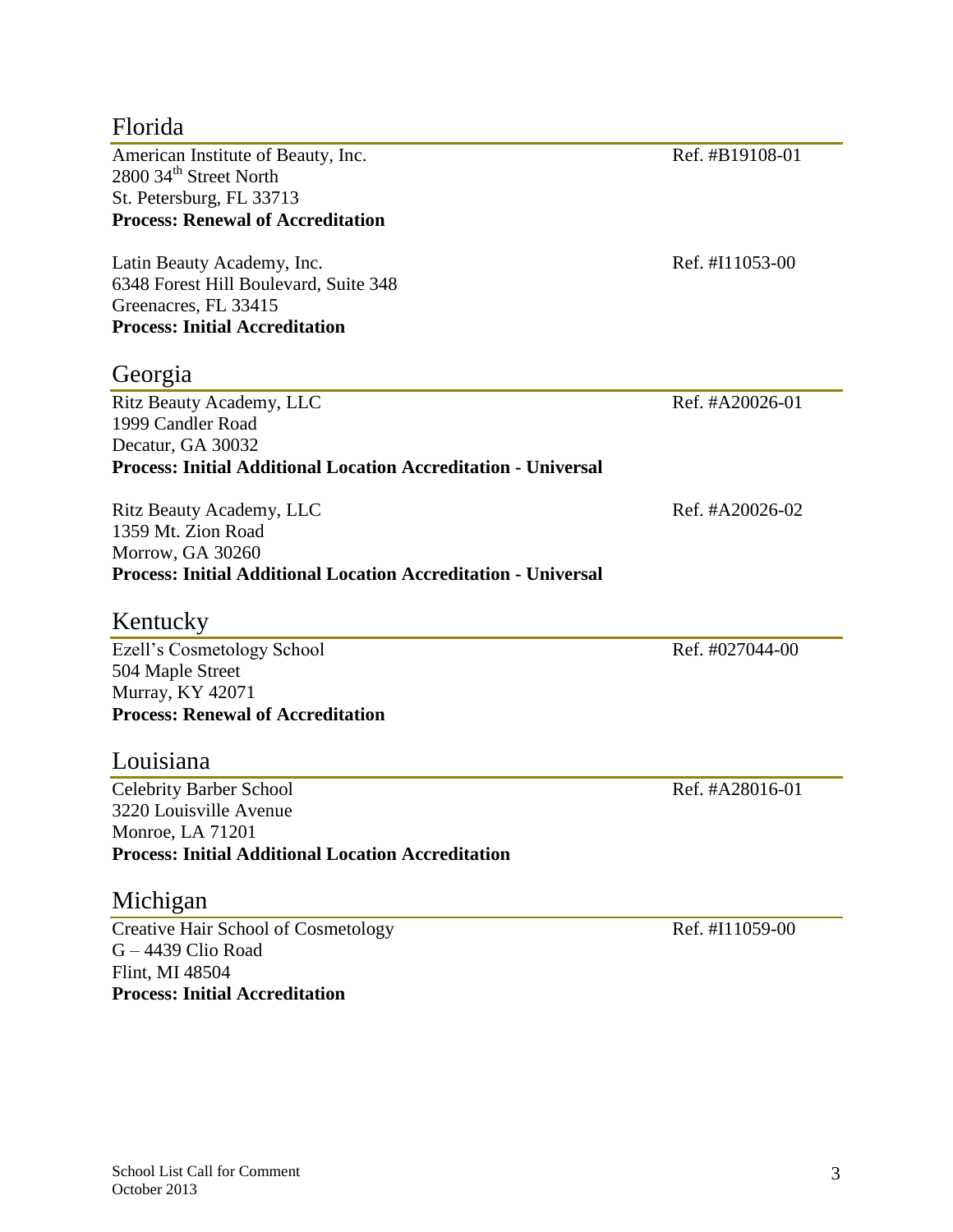#### Tennessee

The Barber School Ref. #A52056-02 6290 Winchester Memphis, TN 38115 **Process: Initial Additional Location Accreditation**

Lebanon Beauty and Style Academy Ref. #I12021-00 414 East Market Street Lebanon, TN 37087 **Process: Initial Accreditation**